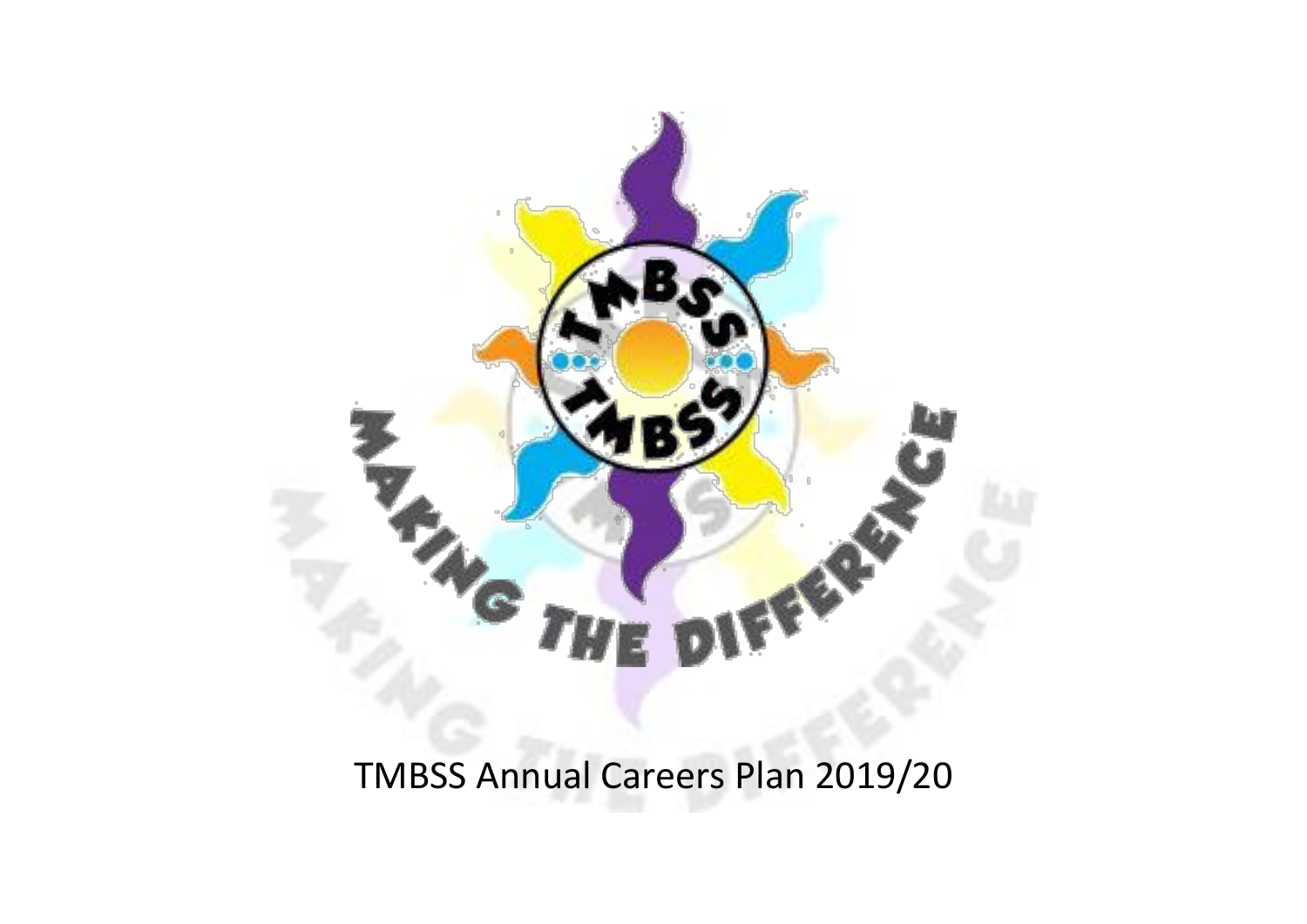| <b>GOALS</b><br>(what your main goals are)                                                               | Relevant<br>Gatsby<br><b>Benchmark</b> | LED BY?<br>(who will<br>lead each<br>goal?) | <b>RESOURCES</b><br>(what resources will you<br>need?)                                                  | BY WHEN?<br>(when do you<br>aim to<br>achieve this<br>goal?) | <b>SUCCESS CRITERIA</b><br>(how will you know that<br>you have been<br>successful?)                                                                                                                                                                                                                                                                    |
|----------------------------------------------------------------------------------------------------------|----------------------------------------|---------------------------------------------|---------------------------------------------------------------------------------------------------------|--------------------------------------------------------------|--------------------------------------------------------------------------------------------------------------------------------------------------------------------------------------------------------------------------------------------------------------------------------------------------------------------------------------------------------|
| To sustain the personalised<br>approach to career and transition<br>planning for all pupils.             | 3 & 8                                  | Courtney<br><b>Hall</b>                     | -appropriate space available<br>to work with pupils.                                                    | <b>July 2021</b>                                             | -Pupils will have<br>interacted and applied<br>their selves with the<br>support of the Careers<br>Coordinator at significant<br>points in their transition.<br>-Destinations will remain<br>at current or higher levels<br>for year 11 leavers.<br>-Students will respond<br>with satisfaction to<br>student feedback forms<br>following interactions. |
| To implement the new Careers<br>booklets for KS3 and KS4                                                 | 1, 2, 3, 4,<br>5, 6 & 7                | Courtney<br>Hall & PSHE<br>Coordinator      | -dedicated time in PSHE<br>lessons for Careers Education<br>work<br>-input from the careers<br>adviser. | <b>July 2021</b>                                             | -All pupils in KS3 and KS4<br>will have had careers<br>education focused lessons<br>in PSHE.<br>-An increased proportion<br>of pupils will personally<br>have met the benchmarks<br>through the tasks in the<br>booklets.                                                                                                                              |
| To provide year 11 leavers with<br>extra support the week leading up<br>to GCSE results day, the week of | 3&8                                    | Courtney<br>Hall                            | -time during the Summer<br>holidays to work with year<br>11s.                                           | September<br>2021                                            | -Pupils will have accessed<br>support where necessary<br>from the Careers Adviser.                                                                                                                                                                                                                                                                     |